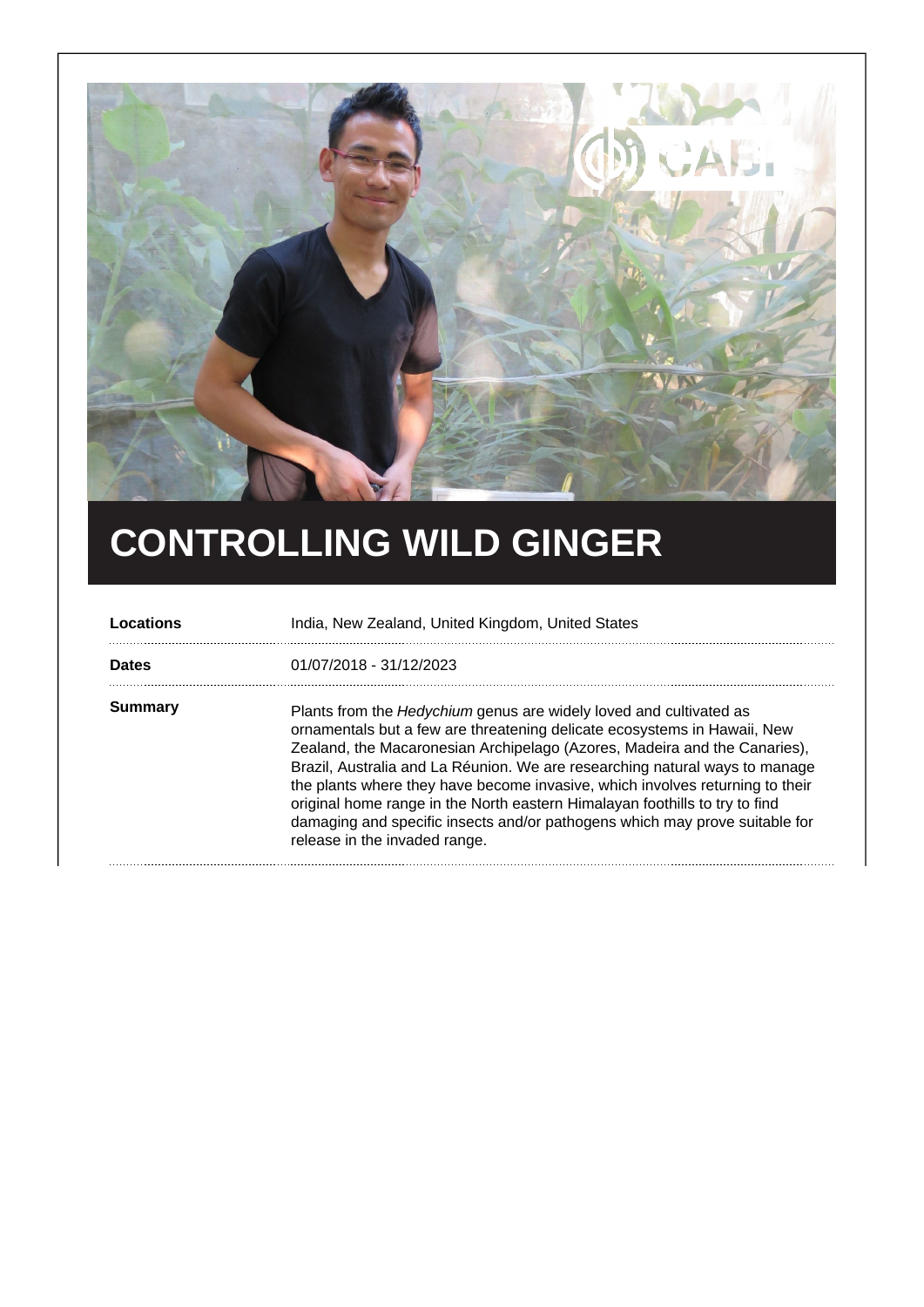**The problem** Many species in the Zingiberaceae family have been widely used throughout history. Root ginger (Zingiber officinale) and turmeric (Cucurma longa) for instance, has been cultivated across Asia both for its medicinal and culinary purposes.

> Plants in the genus Hedychium have long been traded and grown as ornamentals due to their heady perfume and attractive flowers. Three of these 'wild gingers': Hedychium gardnerianum, H.flavescens and H. coronarium, known as Kahili ginger, yellow ginger and white ginger respectively, have escaped from botanical and public gardens and are now aggressively invading many forest ecosystems across the world.

Most of the threatened ecosystems are on islands and these are often unique and delicate. Rare invertebrates in Brazil and the Portuguese Azores bullfinch are threatened by habitat loss, while in New Zealand and Hawaii the smothering of native young plants and the prevention of seedlings establishment threatens whole ecosystem processes and endangers the biodiversity of native, undisturbed forests.

In their native range of the North eastern slopes of the Indian Himalayas, Nepal and southern China, these wild ginger species grow in harmony with their surroundings. Predators and diseases have co-evolved alongside the wild ginger and so naturally keep it under control. However, due to a lack of predators and diseases in the invaded countries, the plants grow un-checked, spreading with abandon, forming dense thickets and outcompeting native plants. The species are prolific seed producers, have strong vegetative reproductive potential and produce a vast network of rhizomes (roots) which form a barrier to native plants and impact on ecosystem function. The sheer density and often the remoteness and inaccessibility of some of the colonised areas mean mechanical control is ineffective.

The use of chemical herbicides also has its problems with concerns of their damaging environmental side-effects. This means that natural control – the use of specific predators and diseases as a means to manage these invasive species – offers the only realistic solution for long-term, sustainable control.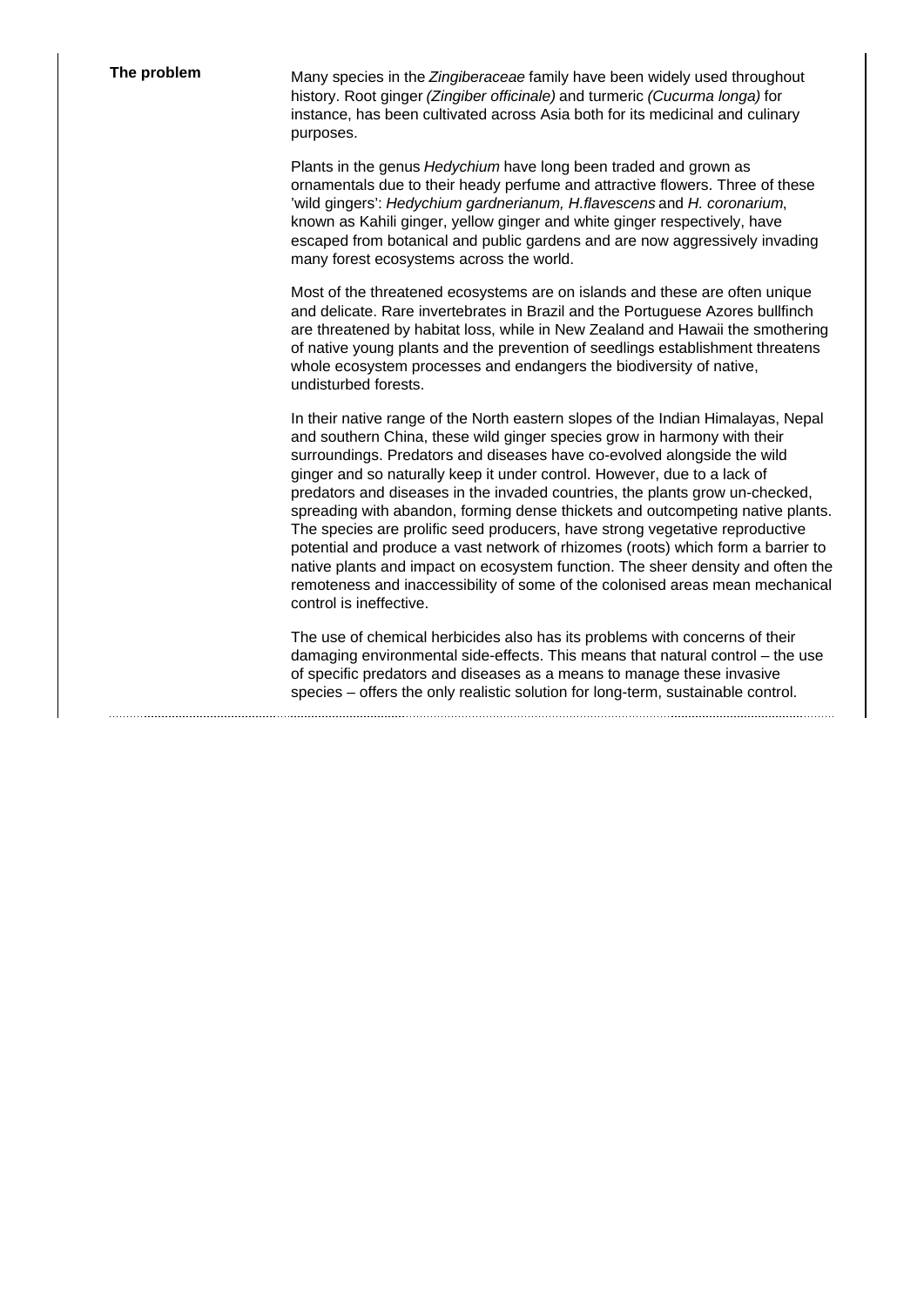| What we are doing     | Since 2008, CABI has been funded by a consortium of sponsors from Hawaii<br>and New Zealand to find a biological control for the most invasive of the<br>Hedychium complex, Hedychium gardnerianum.                                                                                                                                                                                                                                                                                                                                                                                                                                                                                               |
|-----------------------|---------------------------------------------------------------------------------------------------------------------------------------------------------------------------------------------------------------------------------------------------------------------------------------------------------------------------------------------------------------------------------------------------------------------------------------------------------------------------------------------------------------------------------------------------------------------------------------------------------------------------------------------------------------------------------------------------|
|                       | Having prioritised several promising species, this ongoing project aims to<br>complete the specificity testing against a number of closely related and<br>economically important non-target plants for Hawaii and New Zealand. The<br>agents under evaluation include: a stem mining fly (Merochlorops cf. dimorphus)<br>and a striking weevil (Prodioctes sp.), as well as the Hispine beetles (Prionispa<br>patra and Gonophora pulchella). If these prove suitably specific to the target<br>host, H. gardnerianum, applications will be made to the relevant regulatory<br>bodies in Hawaii and New Zealand to release into the wild.                                                         |
|                       | We also want to complete the inventory of species on <i>Hedychium</i> hosts from the<br>eastern Himalayas.                                                                                                                                                                                                                                                                                                                                                                                                                                                                                                                                                                                        |
|                       | In order to implement this research, collaborations with Indian institutes are<br>essential. CABI has ongoing collaborations with the Indian Council of<br>Agricultural Research (ICAR) through NBAIR (National Bureau of Agricultural<br>and Insect Resources), Sikkim Government's Department of Forest,<br>Environment and Wildlife Management (DFEWM) and Sikkim University<br>(through funding a PhD student). These in-country links are crucial to progress<br>the science and field research, to negotiate the national legislation requirements<br>and to facilitate the export of insect agents to the UK, and, ultimately, to New<br>Zealand and Hawaii if they prove specific enough. |
|                       | CABI will continue to promote the project and seek further stakeholders for the<br>consortium through publications and presentations at high-level international<br>conferences.                                                                                                                                                                                                                                                                                                                                                                                                                                                                                                                  |
| <b>Results so far</b> | The project began in 2008 with a feasibility study and exploratory surveys<br>across North East India. Funding has been ongoing year-on-year thanks to<br>stakeholders from New Zealand and the USA.                                                                                                                                                                                                                                                                                                                                                                                                                                                                                              |
|                       | Export of natural enemies from India was approved in 2011/12 and since then,<br>surveys in the Himalayan foothills (state of Sikkim) have been carried out every<br>year to collect and prioritise natural enemies associated with invasive<br>Hedychium species. In 2016 and 2017, a hiatus in export precluded any<br>progress in the UK, although some research was undertaken in India.                                                                                                                                                                                                                                                                                                       |
|                       | Host range testing in the UK and field testing in India have concentrated on the<br>highly-specific Merochlorops fly complex and Metaprodioctes species of weevil<br>with a view to submitting an application to the New Zealand Environmental<br>Protection Authority when sufficient evidence on their specificity has been<br>gathered.                                                                                                                                                                                                                                                                                                                                                        |
|                       | The fly and weevil will also be characterised through taxonomic and molecular<br>studies, whilst joint publications are also intended to form an important part of<br>the application process. The inventory of species associated with H.<br>gardnerianum, H. flavescens and H. coronarium continues to be consolidated<br>and any new species of interest are assessed accordingly.                                                                                                                                                                                                                                                                                                             |
| <b>Donors</b>         | Landcare Research, New Zealand (Current), Hawaii Invasive Species Council<br>(HISC) (Current), USDA-FS, USA (Current), The Nature Conservancy, Hawaii<br>(TNCH) (Previous), The Hawaii Department of Land and Natural Resources<br>(Previous)                                                                                                                                                                                                                                                                                                                                                                                                                                                     |
| <b>Partners</b>       | Indian Council of Agricultural Research (ICAR), Sikkim Government, Sikkim<br>University, Department of Forest, Environment and Wildlife Management<br>(DFEWM)                                                                                                                                                                                                                                                                                                                                                                                                                                                                                                                                     |